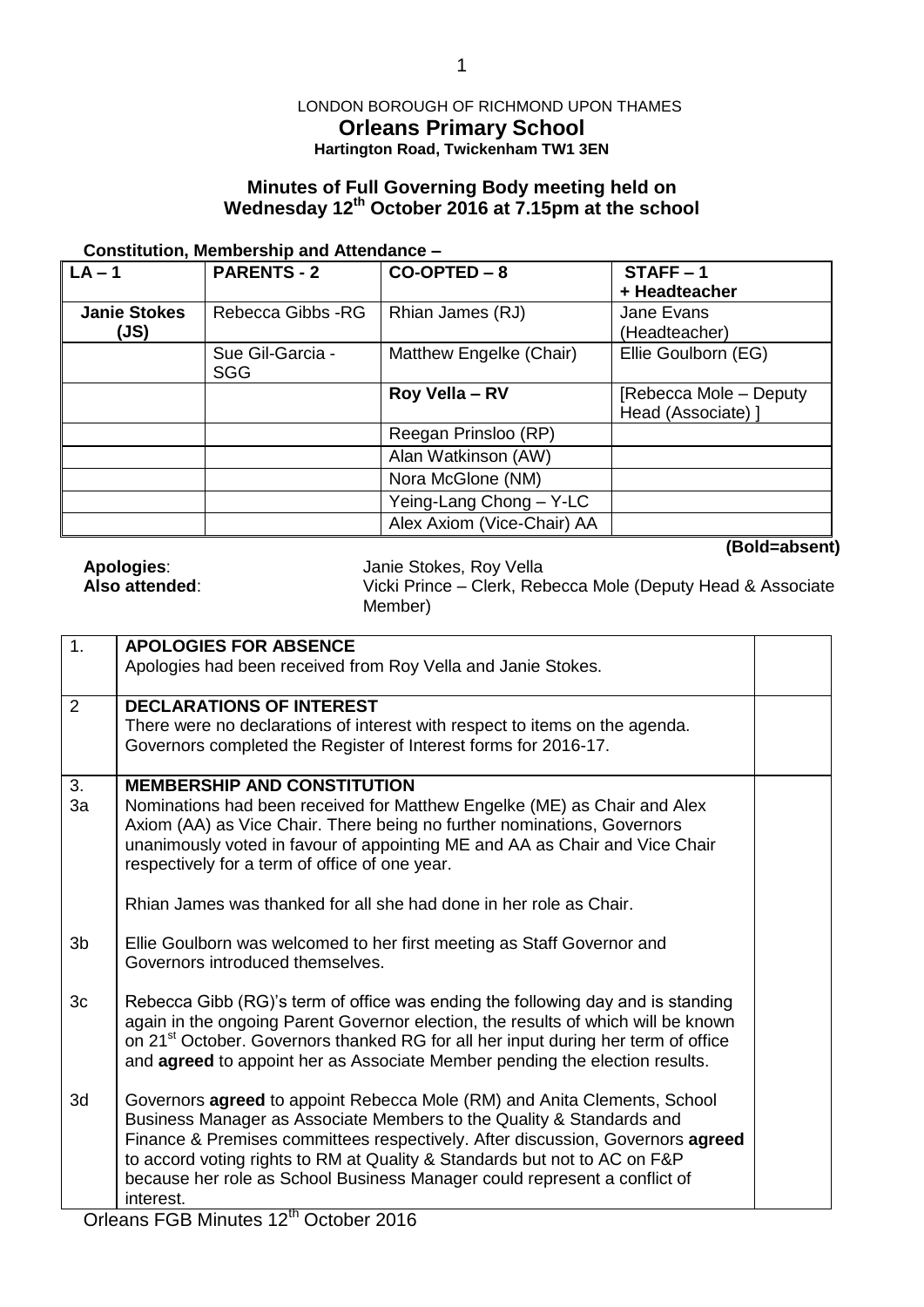| 3e             | Governors checked their contact details.<br>Action: Clerk to send out Governor contact sheet with just email addresses<br>and phone numbers.                                                                                                                                                                                                                                                                        | <b>Clerk</b>   |
|----------------|---------------------------------------------------------------------------------------------------------------------------------------------------------------------------------------------------------------------------------------------------------------------------------------------------------------------------------------------------------------------------------------------------------------------|----------------|
| 3f             | Governors provided the remaining information for uploading onto Edubase. It was<br>noted that only Governors' names and terms of office are in the public domain.                                                                                                                                                                                                                                                   |                |
| 4.<br>4a       | <b>PROCEDURAL MATTERS</b><br>Governing Body Monitoring and Evaluation Schedule had been circulated and<br>was approved.                                                                                                                                                                                                                                                                                             | <b>Approve</b> |
| 4b             | Governors <b>approved</b> the <b>Code of Conduct</b> , which had been circulated previously,<br>and signed to confirm their commitment to adhere to its principles.                                                                                                                                                                                                                                                 | <b>Approve</b> |
| 4c             | After a robust discussion on the merits of holding open or closed meetings, it was<br>agreed that meetings would be closed.                                                                                                                                                                                                                                                                                         |                |
| 4d             | Although virtual attendance at meetings was not something they would<br>encourage, Governors agreed in principle to allow virtual attendance of meetings<br>in exceptional circumstances when a particular Governor's presence is materially<br>relevant or vital.                                                                                                                                                  | <b>Approve</b> |
| 4e             | The Governors' Visiting Policy had been circulated and was approved. In<br>response to a question, ME confirmed that ad hoc Governor visits by prior<br>arrangement are encouraged as long as they are cleared by the Head first.                                                                                                                                                                                   | <b>Approve</b> |
| 5.<br>5a       | <b>COMMITTEES AND PANELS</b><br>Governors formally approved the Committee membership as previously<br>circulated. (See Appendix 1).                                                                                                                                                                                                                                                                                 | <b>Approve</b> |
| 5 <sub>b</sub> | Committee Terms of Reference and been circulated and were approved, with one<br>amendment: the removal of Appendix 2 as no longer necessary. ME signed the<br>Terms of Reference for filing at school.                                                                                                                                                                                                              | <b>Approve</b> |
| 5c             | Proposed nominated Governor appointments had been circulated beforehand<br>and, after discussion, they were approved with the following changes:                                                                                                                                                                                                                                                                    |                |
|                | As the transition process was agreed to be robust, transition would be a<br>$\bullet$<br>standing item at every GB meeting but there was no longer a need for a<br><b>Transition Governor</b><br>In line with Ofsted's focus on British values within the school curriculum, it<br>$\bullet$<br>was agreed to appoint Janie Stokes (JS) as nominated Governor with the<br>responsibility to monitor British Values. |                |
|                | See Appendix 2.                                                                                                                                                                                                                                                                                                                                                                                                     |                |
| 5d             | Pay and Headteacher's Appraisal Panels would comprise PC&C Committee.                                                                                                                                                                                                                                                                                                                                               |                |
| 6.             | <b>MINUTES AND MATTERS ARISING</b><br>Governors approved the minutes of the meeting held on 6 <sup>th</sup> July 2016 as a true<br>record. All actions had been completed.                                                                                                                                                                                                                                          | <b>Approve</b> |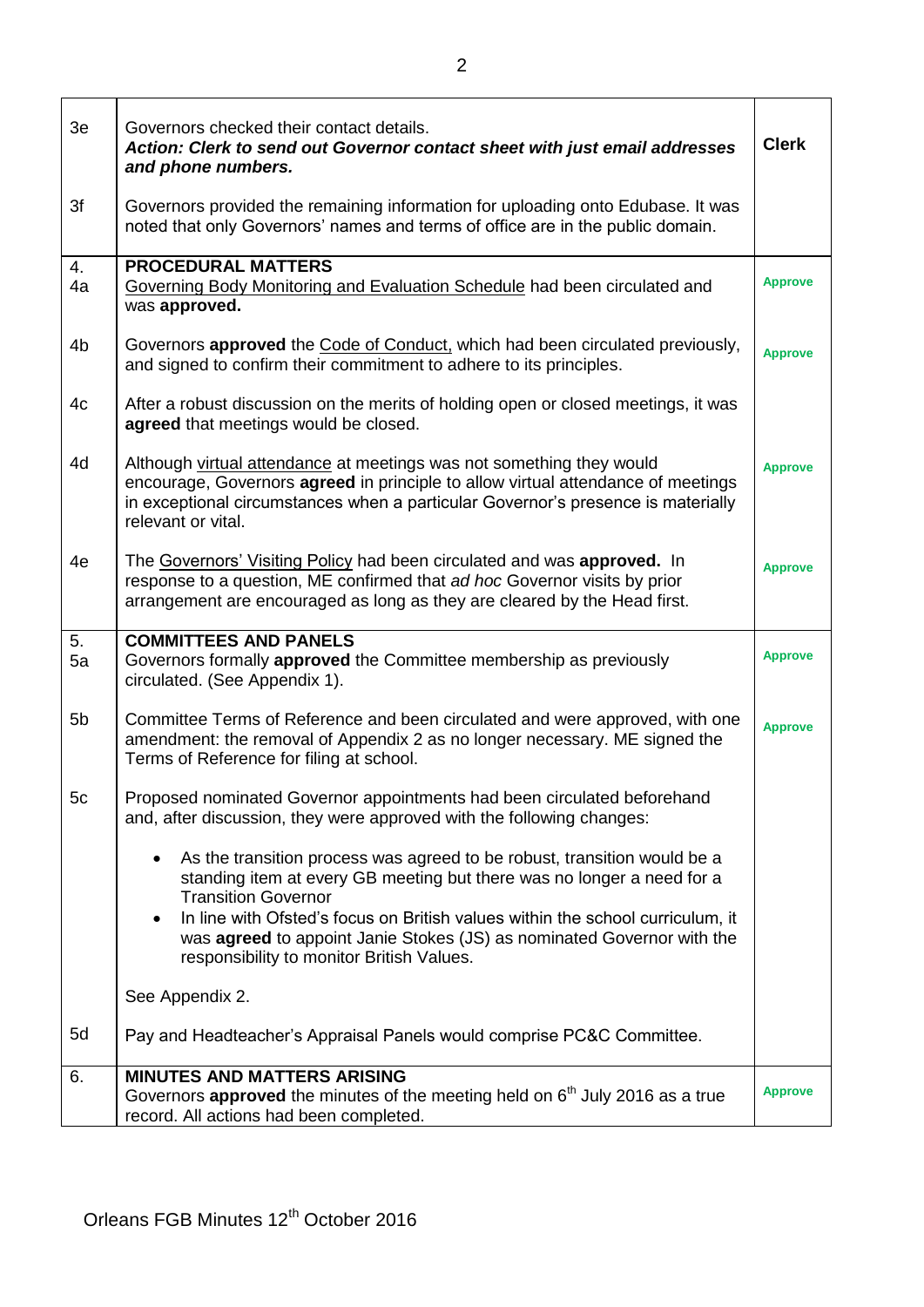| $\overline{7}$ . | <b>HEADTEACHER'S REPORT</b>                                                                                                                          |                  |
|------------------|------------------------------------------------------------------------------------------------------------------------------------------------------|------------------|
|                  | This had been circulated beforehand and the Head highlighted the following:                                                                          |                  |
|                  | EYFS results were up on the previous year's in most areas and the school<br>$\bullet$<br>had been commended by the LA.                               |                  |
|                  | SATS results had been good, exceeding NA and Richmond averages in<br>$\bullet$                                                                       |                  |
|                  | most areas. She had been particularly pleased with the resilience of the                                                                             |                  |
|                  | KS2 pupils as the first pupils in the school to take Year 6 SATS.                                                                                    |                  |
|                  | KS2 Writing at Greater Depth was the only area where the school had<br>$\bullet$                                                                     |                  |
|                  | been below the Richmond average. (It was noted that the national figures                                                                             |                  |
|                  | were not yet known.) However, the Head was confident of the robustness                                                                               |                  |
|                  | of the school's judgements, which had been externally moderated whereas                                                                              |                  |
|                  | a lot of schools within Richmond will not have been.<br>Writing and Mathematics will therefore remain a focus this year.<br>$\bullet$                |                  |
|                  | Q: Can you explain for Governors the difference between the percentages                                                                              | <b>Inform</b>    |
|                  | and the average scaled scores?                                                                                                                       |                  |
|                  | A: The percentages represent the number of children above expected                                                                                   |                  |
|                  | levels. For scaled scores, pupils achieving between 100-120 were judged                                                                              |                  |
|                  | to be achieving at expected levels and those achieving below 100 were                                                                                |                  |
|                  | judged to be below. The average scaled score represents an average of<br>all the scaled score ratings. We are looking to improve those ratings next  |                  |
|                  | year, particularly in Reading, SPAG and Mathematics, where pupils scored                                                                             |                  |
|                  | slightly lower than the Richmond average.                                                                                                            |                  |
|                  | A whole school review was conducted on 12 <sup>th</sup> July by a team of School<br>$\bullet$                                                        |                  |
|                  | Improvement and Teaching & Learning advisors. This had been a                                                                                        |                  |
|                  | thorough and rigorous process in which evidence was gathered through                                                                                 |                  |
|                  | lesson observations, discussions with a Governor, senior and middle                                                                                  |                  |
|                  | leaders; listening to pupils read and discussions with pupils; book<br>scrutinies, data analysis; playtime observation and a discussion of (historic |                  |
|                  | and current) outcomes and PPG provision. There had been much to                                                                                      |                  |
|                  | celebrate but certain areas for improvement had been suggested, which                                                                                |                  |
|                  | included:                                                                                                                                            |                  |
|                  | flexible starting points in lessons to cater for different abilities and<br>$\blacksquare$                                                           |                  |
|                  | this will be the subject of an INSET day                                                                                                             |                  |
|                  | Presentation in books (and during a book-scrutiny that day with the<br>English leader, presentation was already much improved.)                      |                  |
|                  | Review ICT provision to share the good practice already in place in                                                                                  |                  |
|                  | one year group.                                                                                                                                      |                  |
|                  | Governors should attend a course in preparing for Ofsted.                                                                                            |                  |
|                  | Action: Head to ask the School Improvement Partner whether she                                                                                       | <b>Head</b>      |
|                  | would be willing to deliver this as all-Governor training<br>As a result of their recommendations, PPG provision will be a big focus this            |                  |
|                  | year and an audit of PPG will be conducted throughout the year.                                                                                      |                  |
|                  | Q: Developing the challenge for the more able has come up before as an                                                                               | <b>Challenge</b> |
|                  | area for development - what is being done to improve this?                                                                                           |                  |
|                  | A: Inspectors' observations may not have been entirely representative of                                                                             |                  |
|                  | the provision for the more able within the school. It is not that there is no                                                                        |                  |
|                  | challenge for the more able but that we need to ensure parity of provision<br>across the school.                                                     |                  |
|                  | Q: Do you have the resources you need to do all this?                                                                                                |                  |
|                  | A: Budgets are tight and we have to cut back but the School Business                                                                                 | <b>Support</b>   |
|                  | Manager is doing a very good job with that.                                                                                                          |                  |
|                  | Q: How much did the whole school review cost?                                                                                                        | <b>Inform</b>    |
|                  | A: It didn't cost us anything – it came out of SPARK credits. I felt it was                                                                          |                  |
|                  | important to have it done because there are a lot of new staff who have                                                                              |                  |
|                  | never undergone an Ofsted inspection so it is useful for them to have that                                                                           |                  |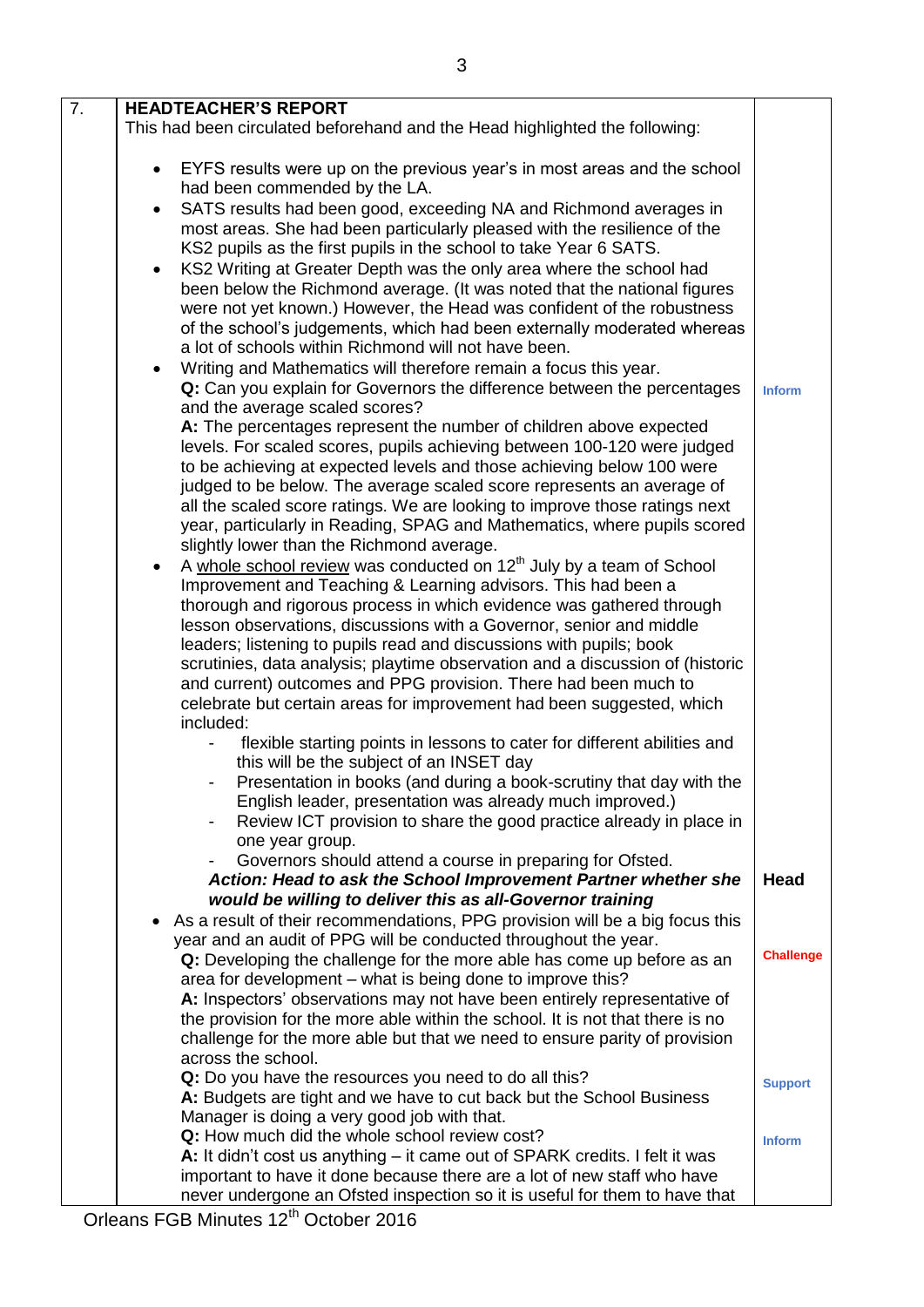|    | experience.                                                                                                                                                                                                                                                                                                                                                                                                                                                                                                                                                                                                                                                                                                                                                                                                                                                                                                                                                                                                                                                                                                                                                                                                                                                                                                                                                                                                                                                                                                                                                                                                                                                                                                                                                                                                                                                                                                                                    |                                                  |
|----|------------------------------------------------------------------------------------------------------------------------------------------------------------------------------------------------------------------------------------------------------------------------------------------------------------------------------------------------------------------------------------------------------------------------------------------------------------------------------------------------------------------------------------------------------------------------------------------------------------------------------------------------------------------------------------------------------------------------------------------------------------------------------------------------------------------------------------------------------------------------------------------------------------------------------------------------------------------------------------------------------------------------------------------------------------------------------------------------------------------------------------------------------------------------------------------------------------------------------------------------------------------------------------------------------------------------------------------------------------------------------------------------------------------------------------------------------------------------------------------------------------------------------------------------------------------------------------------------------------------------------------------------------------------------------------------------------------------------------------------------------------------------------------------------------------------------------------------------------------------------------------------------------------------------------------------------|--------------------------------------------------|
|    | Uptake of Free School Meals is 97% in KS1 but drops to 60% in Year 3<br>and, by Year 6, it's 30%. This is a common trend in schools.<br>Q&A: Governors asked whether the one fixed term exclusion this term was<br>likely to be an isolated incident but the Headteacher said it was too early to<br>say. She confirmed that it was the first one in her headship but it was partly<br>a function of having older children at the school. This is why the behavior<br>policy is being reviewed to ensure it is appropriate and effective for older<br>children.<br>The Headteacher was thanked for her report.                                                                                                                                                                                                                                                                                                                                                                                                                                                                                                                                                                                                                                                                                                                                                                                                                                                                                                                                                                                                                                                                                                                                                                                                                                                                                                                                 | <b>Inform</b>                                    |
|    |                                                                                                                                                                                                                                                                                                                                                                                                                                                                                                                                                                                                                                                                                                                                                                                                                                                                                                                                                                                                                                                                                                                                                                                                                                                                                                                                                                                                                                                                                                                                                                                                                                                                                                                                                                                                                                                                                                                                                |                                                  |
| 8. | <b>COMMITTEE REPORTS</b><br><b>Quality &amp; Standards:</b> The minutes of the meeting had been circulated previously.<br>ME highlighted the committee's discussion of data, in particular the few areas<br>where there were discrepancies. Governors had also reviewed PPG expenditure<br>and discussed how practicable it was to establish outcomes from individual<br>interventions e.g. Home Learning Club, which was one of the lowest costs but<br>100% buy-in from pupils suggests that it is having an impact.<br>Finance & Premises: The minutes had been circulated beforehand and AA<br>highlighted the fact that, six months into the financial year, the school was in<br>budget. Governors had discussed reasons why certain budget lines were either<br>over- or under-spent and had noted that there had been a considerable reduction<br>in the money owed through Parentpay, although the significant amount owed by<br>just 5 parents has now been referred to Legal. Governors had been satisfied that<br>AC had taken all reasonable steps to regain this money. Governors had also<br>discussed lettings and reviewed the Global Risk Assessment (previously Safer<br>People, Safer Premises audit.)                                                                                                                                                                                                                                                                                                                                                                                                                                                                                                                                                                                                                                                                                                                     |                                                  |
| 9. | <b>SCHOOL DEVELOPMENT PLAN (SDP)</b><br>The SDP Summary was tabled and the Headteacher highlighted the overall<br>success criteria and objectives. RM reported back on the targets for different<br>classes, explaining that they varied according to pupils' starting points, with Year<br>6 targets - although seeming high considering the starting points of the current<br>cohort – in line with the outcomes of the previous year's cohort. There are very<br>good staff in place in that year group and they are working hard to support those<br>children to hit those targets.<br>Q&A: Governors asked about the significant variation in targets between year<br>groups and were informed that it depended on the chohort.<br>Q&A: Looking at Priority 2 (To develop whole school assessment procedures),<br>Governors asked Staff Governors for their perspective on the new assessment<br>system and Reegan Prinsloo (RP) replied that the DFE had produced information<br>in a very piecemeal fashion the previous year, which had made it difficult for<br>teachers. However, this year teachers are clear about expectations from the start.<br>Having to record measurements in two different places (online and in paper logs)<br>is very labour-intensive, particularly last year when staff had had to fill in the logs<br>for previous years, but they recognized that this was crucial to proving progress.<br>The Head explained that the paper logs were there for children to refer to in<br>lessons.<br>The Head highlighted that the focus on continuing to improve the quality of<br>teaching from good to outstanding has been retained because of the number of<br>new teachers and also because Ofsted keeps narrowing the framework for what<br>constitutes outstanding teaching. There is a focus on improving the quality of<br>marking and Rebecca Gibb (RG) directed Governors to the Marking Policy, which | <b>Inform</b><br><b>Support</b><br>And<br>Inform |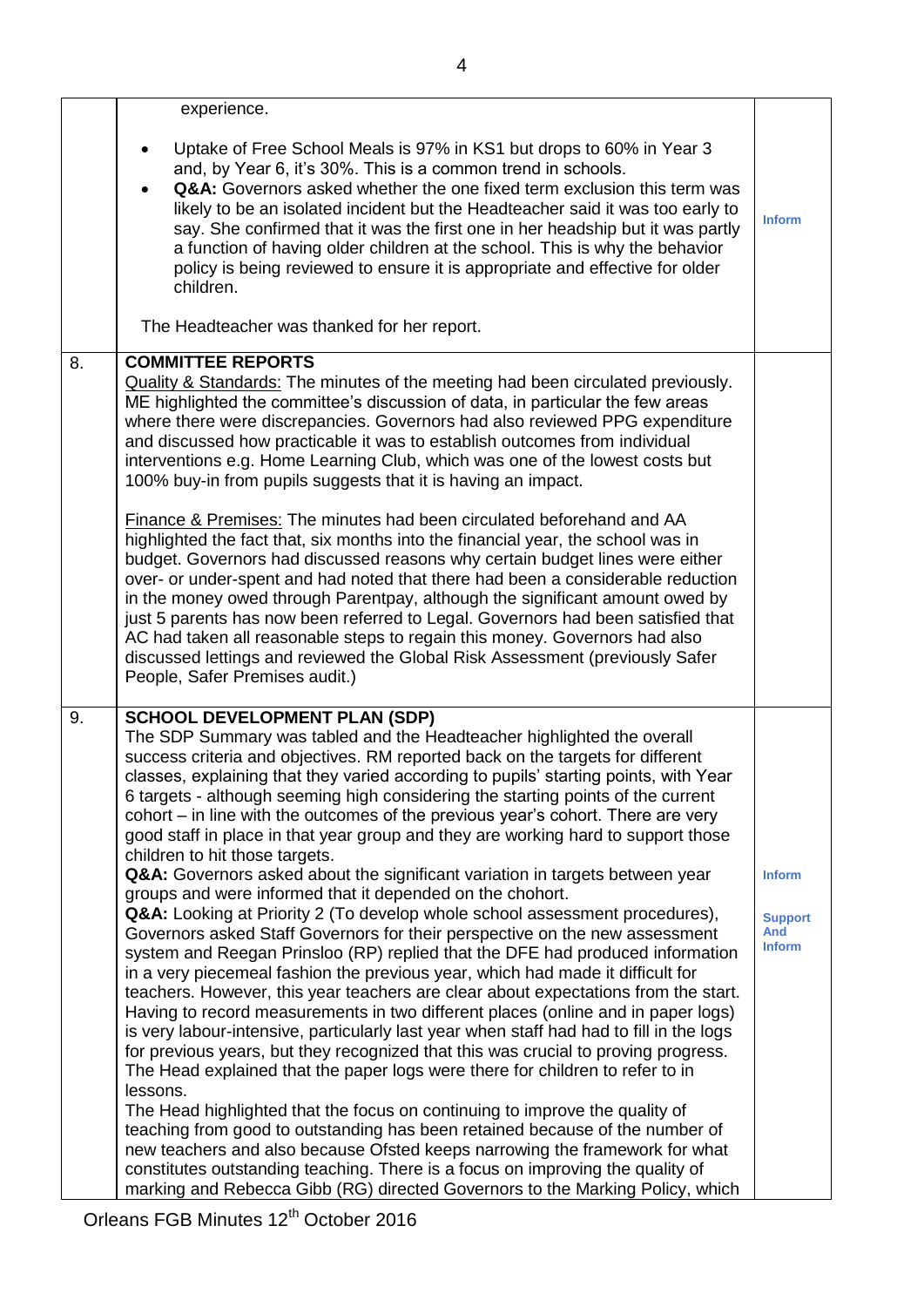|     | Q&S has just approved and constitutes a clear and instructive manual of how<br>teachers should mark.                                                                                                                                                                                                                                                                                                                                                                                                                                                                                                                                                                                                                                                                                                                                                                          |                  |
|-----|-------------------------------------------------------------------------------------------------------------------------------------------------------------------------------------------------------------------------------------------------------------------------------------------------------------------------------------------------------------------------------------------------------------------------------------------------------------------------------------------------------------------------------------------------------------------------------------------------------------------------------------------------------------------------------------------------------------------------------------------------------------------------------------------------------------------------------------------------------------------------------|------------------|
|     | <b>Q&amp;A:</b> Referring to Priority 4 ('To ensure the Behaviour Policy and its management<br>systems are consistently followed throughout the school'), Governors asked why<br>this was one of the top 5 priorities when behaviour generally good within the<br>school. The Headteacher replied that, although behaviour for learning is good,<br>situations that arise during playtime are not always dealt with effectively by the<br>lunchtime staff and this has a knock-on effect on afternoon lessons. She<br>explained that some staff who were here when Orleans was an Infants school are<br>having to deal with different behaviours now that pupils are older, which require<br>different behaviour management strategies. There are also increasing instances<br>of challenging behaviour in the lower school for which specific behaviour plans are<br>needed. | <b>Challenge</b> |
|     | Q: Is there external support available?<br>A: Yes, we have lots of outside agencies involved: CAMHS, the LA Behaviour<br>Support team and one pupil is attending nurture provision at another school,<br>which is having a very positive impact on that child's ability to cope in school.                                                                                                                                                                                                                                                                                                                                                                                                                                                                                                                                                                                    | <b>Support</b>   |
|     | Q&A: Governors asked why PE was no longer a specific focus area when there<br>was still the need to embed the improvement in the teaching of PE. The Head<br>replied that it was still a focus but was now incorporated within Priority Area 3 ('To<br>continue to improve the quality of teaching from Good to Outstanding') because<br>such good progress had been made last year.                                                                                                                                                                                                                                                                                                                                                                                                                                                                                          | <b>Challenge</b> |
| 10. | <b>SAFEGUARDING</b>                                                                                                                                                                                                                                                                                                                                                                                                                                                                                                                                                                                                                                                                                                                                                                                                                                                           |                  |
|     | The Head highlighted the new version of Keeping Children Safe in Education,<br>effective from 1 <sup>st</sup> September 2016, of which all Governors should read Part 1.<br>In line with this guidance, all staff have been booked to do Level 1 FGM training<br>and the Safer Recruitment Policy has been revised to ensure it is rigorously in line<br>with the guidance and will be reviewed by the Personnel, Children and<br>Community (PC&C) Committee in November.                                                                                                                                                                                                                                                                                                                                                                                                     |                  |
|     | Action: Clerk to circulate Part 1 of the guidelines for Governors to read.<br>Governors to sign at next FGB to confirm they have read. FGB Autumn 2                                                                                                                                                                                                                                                                                                                                                                                                                                                                                                                                                                                                                                                                                                                           | <b>Clerk</b>     |
|     | AA was noted to have done a whole day Safer Recruitment Course and ME is<br>booked to attend Safeguarding Training on 10 <sup>th</sup> November.                                                                                                                                                                                                                                                                                                                                                                                                                                                                                                                                                                                                                                                                                                                              |                  |
| 11. | <b>OPPTA LINK GOVERNOR REPORT</b><br>RG reported that she had attended the last meeting, at which new officers were<br>elected, fundraising ideas were discussed and funding requests from the school<br>were approved, which included a new PA system and refurbishment of the<br>Reception Garden. She reported that, as a committee they are very organised<br>and have many innovative ideas, which include the launch of a new OPPTA app<br>and the ramping up of the Facebook site as a notice board for OPPTA activities.                                                                                                                                                                                                                                                                                                                                              |                  |
| 12. | <b>GOVERNORS TO CONSIDER</b>                                                                                                                                                                                                                                                                                                                                                                                                                                                                                                                                                                                                                                                                                                                                                                                                                                                  |                  |
|     | Governors agreed that at this meeting they had achieved the following:<br>Agreed processes for the year and approved a monitoring cycle to ensure<br>rigorous monitoring takes place<br>Appointed a British Values Governor to rigorously monitor how British<br>$\bullet$<br>Values are incorporated into the curriculum and ethos of school.<br>Reviewed the SDP and robustly questioned the Headteacher about<br>$\bullet$                                                                                                                                                                                                                                                                                                                                                                                                                                                 |                  |
|     | rationale for priority areas.                                                                                                                                                                                                                                                                                                                                                                                                                                                                                                                                                                                                                                                                                                                                                                                                                                                 |                  |
|     | Emphasised the importance of safeguarding<br>Learned about the results of the whole school review.                                                                                                                                                                                                                                                                                                                                                                                                                                                                                                                                                                                                                                                                                                                                                                            |                  |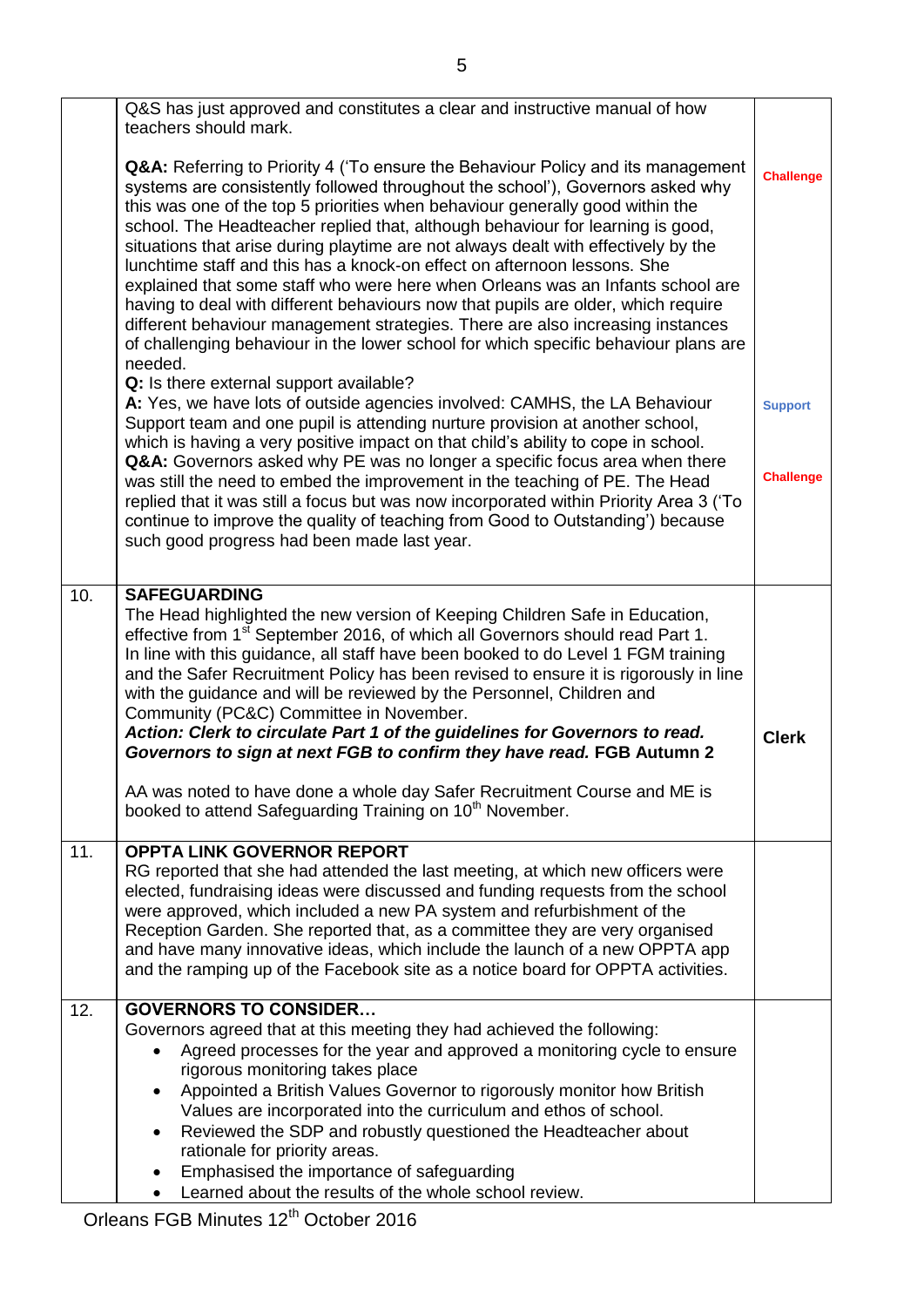The meeting ended at 9.30 pm.

| Signature: |  |
|------------|--|
|------------|--|

## **Actions Arising:**

| Item | Action                                                                                                                 | By Whom      | By When     |
|------|------------------------------------------------------------------------------------------------------------------------|--------------|-------------|
| 3e   | Send out contact sheet to all Governors with just<br>email addresses and phone numbers<br>(Action complete 17/10/2016) | <b>Clerk</b> | <b>ASAP</b> |
|      | Approach SIP about delivering all-Governor training<br>in readiness for Ofsted                                         | Head         | ASAP        |
| 10   | Circulate Part 1 of the guidelines for Governors to<br>read (Action complete 17/10/16)                                 | <b>Clerk</b> | <b>ASAP</b> |

## **Agenda Items Arising:**

| <b>Item</b> | Action                                                                        | By Whom | By When  |
|-------------|-------------------------------------------------------------------------------|---------|----------|
| 10          | Safeguarding – Governors to sign to confirm have read<br><b>KSIE Part One</b> | FGB     | Autumn 2 |